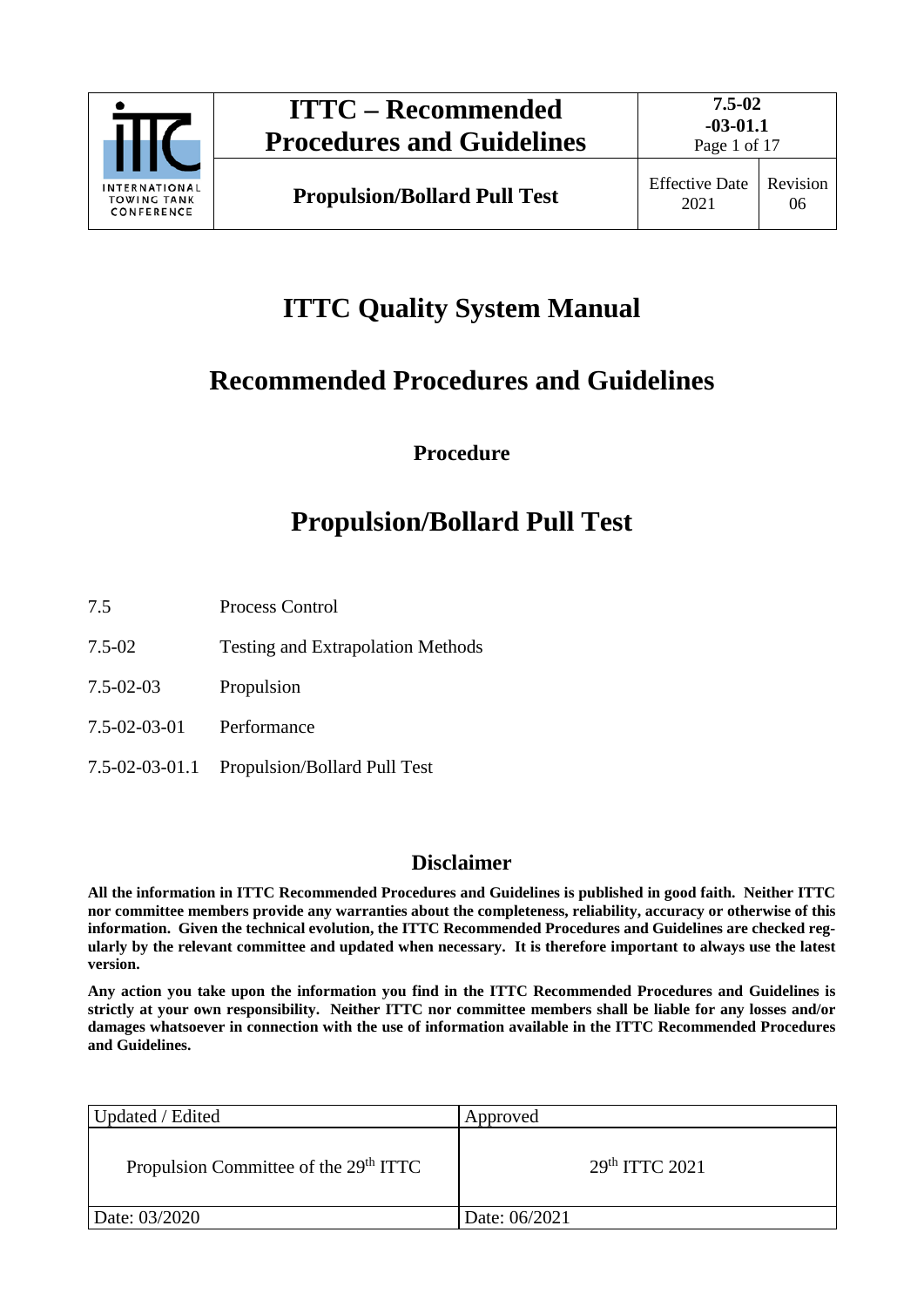

# **Table of Contents**

|       | <b>PURPOSE OF PROCEDURE3</b>             |
|-------|------------------------------------------|
|       |                                          |
|       | Data Reduction Equations3                |
|       | Definition of Variables3                 |
|       | <b>DESCRIPTION OF PROCEDURE 4</b>        |
| 3.1   | Model and Installation 4                 |
| 3.1.1 |                                          |
|       |                                          |
|       | 3.1.1.2 Propeller/Propulsion unit model4 |
|       |                                          |
|       |                                          |
|       | 3.1.2.2 Propeller/Propulsion unit model5 |
|       |                                          |
| 3.2   |                                          |
| 3.2.1 |                                          |
| 3.2.2 |                                          |
| 3.2.3 |                                          |
| 3.2.4 |                                          |
| 3.2.5 |                                          |
| 3.2.6 |                                          |
| 3.2.7 |                                          |
|       |                                          |
| 3.3.1 |                                          |
| 3.3.2 | Propeller dynamometer: 8                 |
|       |                                          |
|       |                                          |

|                | 3.3.3 |                                            |
|----------------|-------|--------------------------------------------|
|                | 3.3.4 |                                            |
|                | 3.3.5 |                                            |
|                | 3.3.6 |                                            |
|                | 3.3.7 |                                            |
|                | 3.4   | <b>Test Procedure and Data Acquisition</b> |
|                |       |                                            |
|                | 3.4.1 |                                            |
|                |       | 3.4.1.1 Load varying (or constant speed)   |
|                |       |                                            |
|                |       | 3.4.1.3 Mixed loading method  10           |
|                |       | 3.4.1.4 Bollard/Trawl pull test  10        |
|                | 3.4.2 | General remarks 11                         |
|                | 3.4.3 | Skin friction correction force  12         |
|                | 3.4.4 | Measured quantities  13                    |
|                | 3.4.5 |                                            |
|                | 3.4.6 | Correction to measured forces 13           |
|                |       | 3.5 Data Reduction and Analysis 14         |
| 3.6            |       |                                            |
| $\mathbf{4}$ . |       |                                            |
|                |       |                                            |
| 4.1            |       | Uncertainty Analysis  16                   |
|                | 4.2   |                                            |
| 5.             |       |                                            |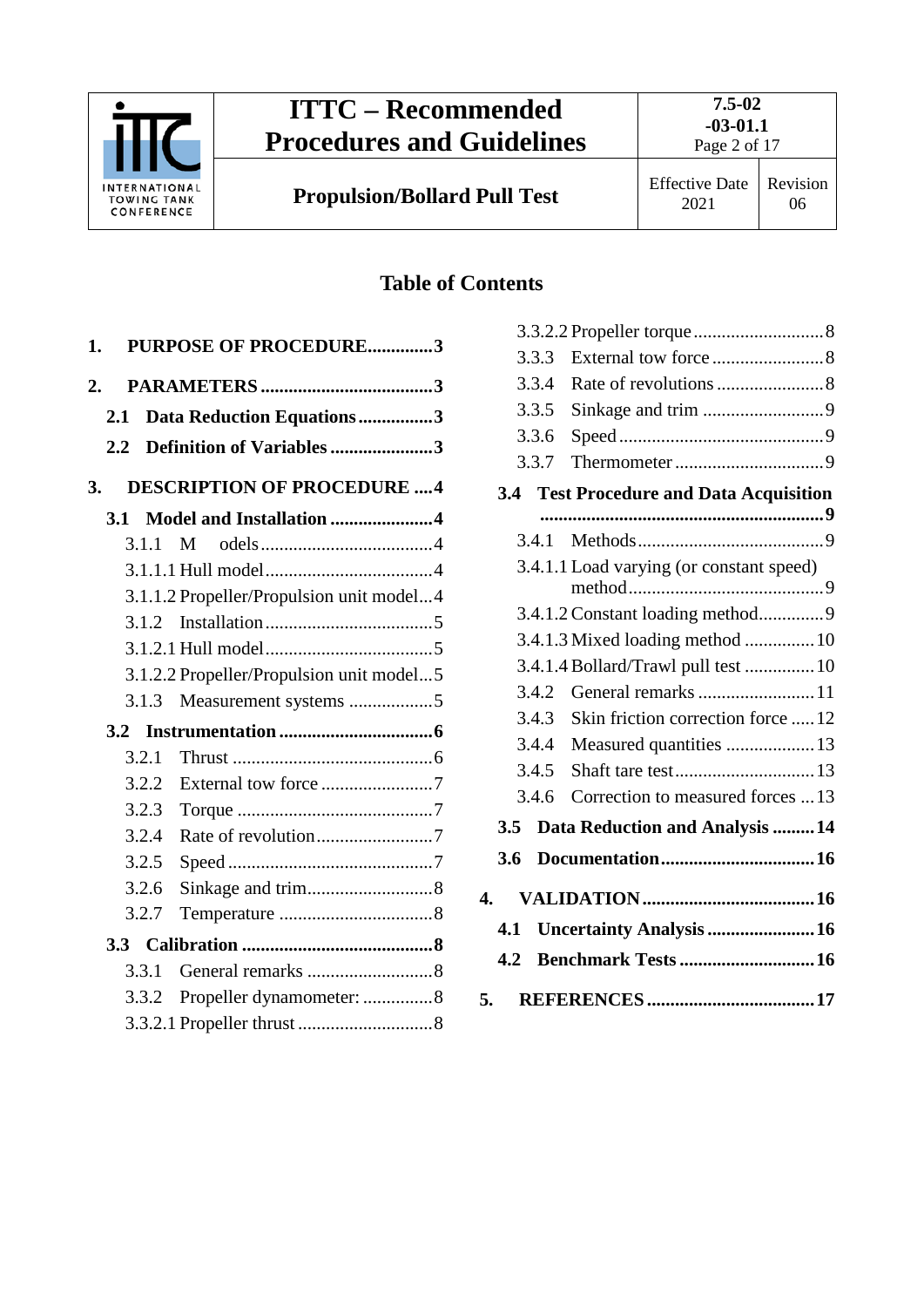

# **Propulsion Test**

## <span id="page-2-0"></span>**1. PURPOSE OF PROCEDURE**

The purpose of the procedure is to ensure consistency of methodology and the acquisition of correct results for the propulsion test and its special cases bollard pull and trawl pull test.

Bollard pull is the static force exerted by a ship on a fixed towline at zero speed. Trawl pull is a force exerted by a ship on a towline at speed.

The propulsion test procedure addresses model scale only and does not consider extrapolation and full-scale prediction. For the bollard pull case, however, a direct correlation to full scale is proposed; following the Froude law of similitude, see Section 3.5 below.

The procedure is generally applicable for self-propulsion tests performed with models propelled by screws, ducted propellers, tip-plate propellers, propellers with vane wheels, contrarotating propellers, Z-drives and podded drives. Multi-screw propulsion systems with split (different) power/RPM distribution between various propellers should also be tested according to the present procedure.

The procedure is not applicable for self-propulsion tests with models powered by water jets. Waterjet propulsion tests are performed in accordance with ITTC Waterjet Propulsion Performance Prediction – Propulsion Test and Extrapolation 7.5-02-05-03.1.

The procedure will normally be applied in conjunction with the standard procedure for Resistance Tests, ITTC Recommended Procedure 7.5-02-02-01.

# <span id="page-2-2"></span><span id="page-2-1"></span>**2. PARAMETERS**

#### **2.1 Data Reduction Equations**

Thrust coefficient  $K_T = \frac{T}{\rho n^2 D^4}$ Duct thrust coefficient  $\rho n^2 D^4$ Torque coefficient  $K_Q = \frac{Q}{\rho n^2 D^5}$ Propeller advance coefficient Froude number  $Fr = \frac{hD}{\sqrt{gL}}$ Reynolds number  $Re = \frac{VL}{L}$  $\boldsymbol{\nu}$ Frictional resistance coefficient:

ITTC 1957 Model ship correlation line

$$
C_{\rm F} = \frac{0.075}{(\log_{10}Re - 2)^2}
$$

Skin friction correction force:

$$
F_D = 1/2 \rho_M V_M^2 S_M [C_{FM} - (C_{FS} + \Delta C_F + C_A)]
$$

Additionally, the equation including form factor  $(1+k)$  and/or scale effect factor  $(1-\beta)$  can be written as:

$$
F_D = \frac{1}{2} \rho_M V_M^2 S_M [(1 + k)(C_{FM} - C_{FS}) - \Delta C_F - C_A)] + \beta (R_{TMA} - R_{TM})
$$

## <span id="page-2-3"></span>**2.2 Definition of Variables**

| $\Lambda \mathrm{C}_{\mathrm{F}}$            |
|----------------------------------------------|
| Incremental resistance coefficient for model |
| $C_{\rm A}$                                  |
| D                                            |
| $\bm{F}$                                     |
| $F_{PQ}$                                     |
| $F_P$                                        |
| g                                            |
| $\mathbf k$                                  |
|                                              |
|                                              |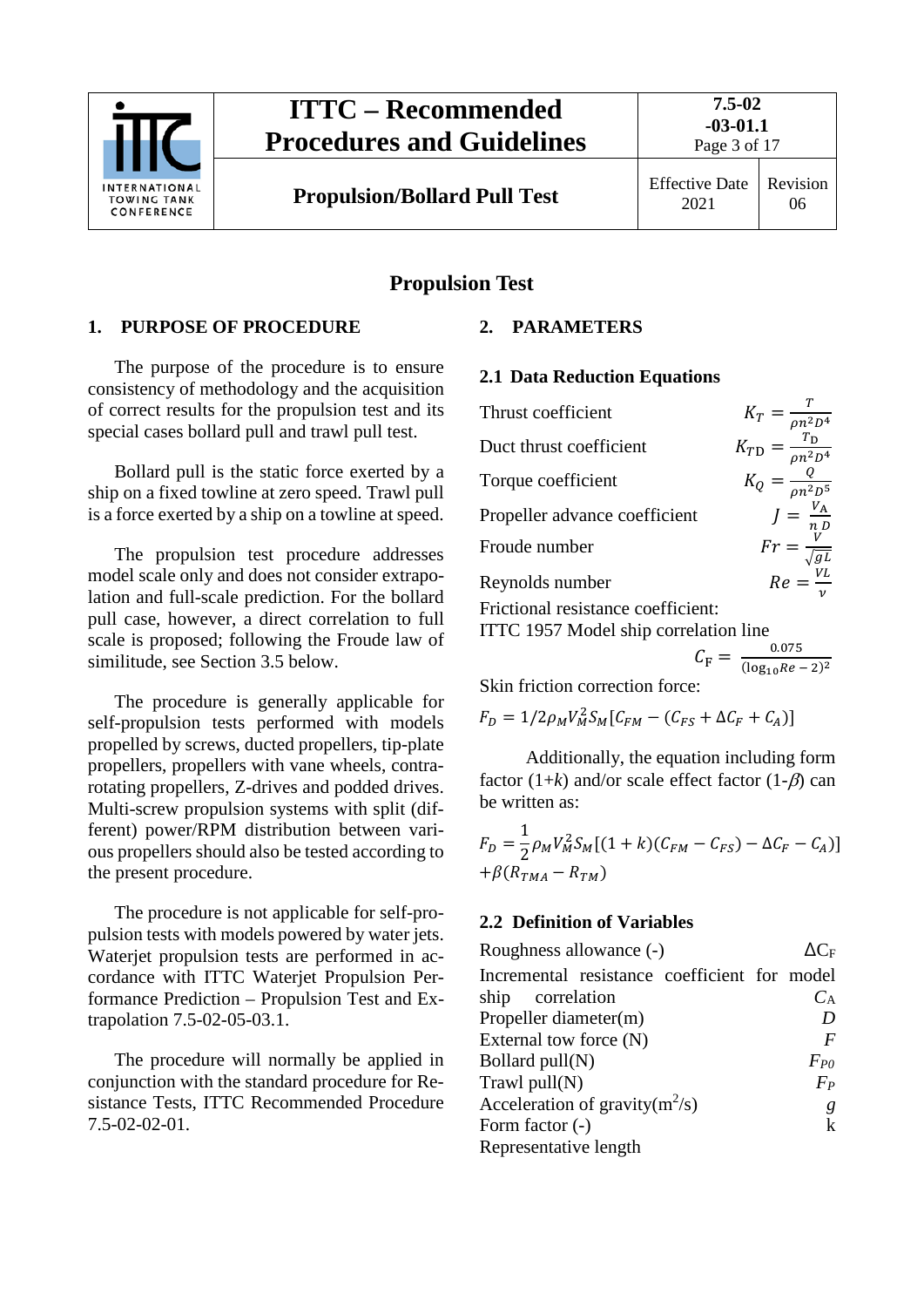

**7.5-02 -03-01.1**

Page 4 of 17

**Propulsion/Bollard Pull Test** Effective Date

| L                             |
|-------------------------------|
| $X_{CB}$                      |
| $Z_{CB}$                      |
| $L_{\rm D}$                   |
| $L_{OS}$                      |
| $L_{\rm WL}$                  |
| $\boldsymbol{n}$              |
| $p_A$                         |
| $p_V$                         |
| Q                             |
| $R_{\text{TMA}}$              |
| $R_{\text{TM}}$               |
| S                             |
| $\overline{T}$                |
| $T_{\mathrm{D}}$              |
| $T_{\rm U}$                   |
| t                             |
| V                             |
| $V_{\rm A}$                   |
| $W_T$                         |
| $Y_{\rm U}$                   |
|                               |
| $\alpha$                      |
| β                             |
| $\eta_{\rm R}$                |
| λ                             |
| $\mathcal{V}$                 |
| $\rho_{\scriptscriptstyle W}$ |
| σ                             |
|                               |

Subscript  $M$  signifies model scale value, subscript  $s$  signifies full-scale ship value

# <span id="page-3-1"></span><span id="page-3-0"></span>**3. DESCRIPTION OF PROCEDURE**

# <span id="page-3-2"></span>**3.1 Model and Installation**

## <span id="page-3-3"></span>3.1.1 Models

## 3.1.1.1 Hull model

The model hull should be manufactured according to the Standard Procedure 7.5-01-01-01, Ship Models. The condition of the hull model prepared for self-propulsion tests should be the same as its condition for the resistance test. The weight and trim of the ballasted model should be the same as the condition of the model for the resistance test. The model is equipped with an electric motor mounted inside the hull and respective devices fitted inboard to enable the measurement of thrust, torque and rate of revolutions of the model propeller(s), as well as thrusters/pod unit thrust and side force.

Appendages, such as rudders, single brackets or A-brackets, propeller shafts, shaft protection tubes, short bossings or shaft bossings, extracted stabilizers and openings in the hull such as for bow thrusters, should be in the same condition as for the resistance experiment.

## <span id="page-3-4"></span>3.1.1.2 Propeller/Propulsion unit model

The model propeller/propulsor should be manufactured according to the Standard Procedure 7.5-01-01-01, Ship Models.

The size of the propeller/propulsion unit model for propulsion tests is determined automatically by the size of the ship model and its scale ratio; this in turn means that the size of the model propeller, or say a stock propeller, is also to be taken into consideration when the scale for a ship model is selected. However, an adequate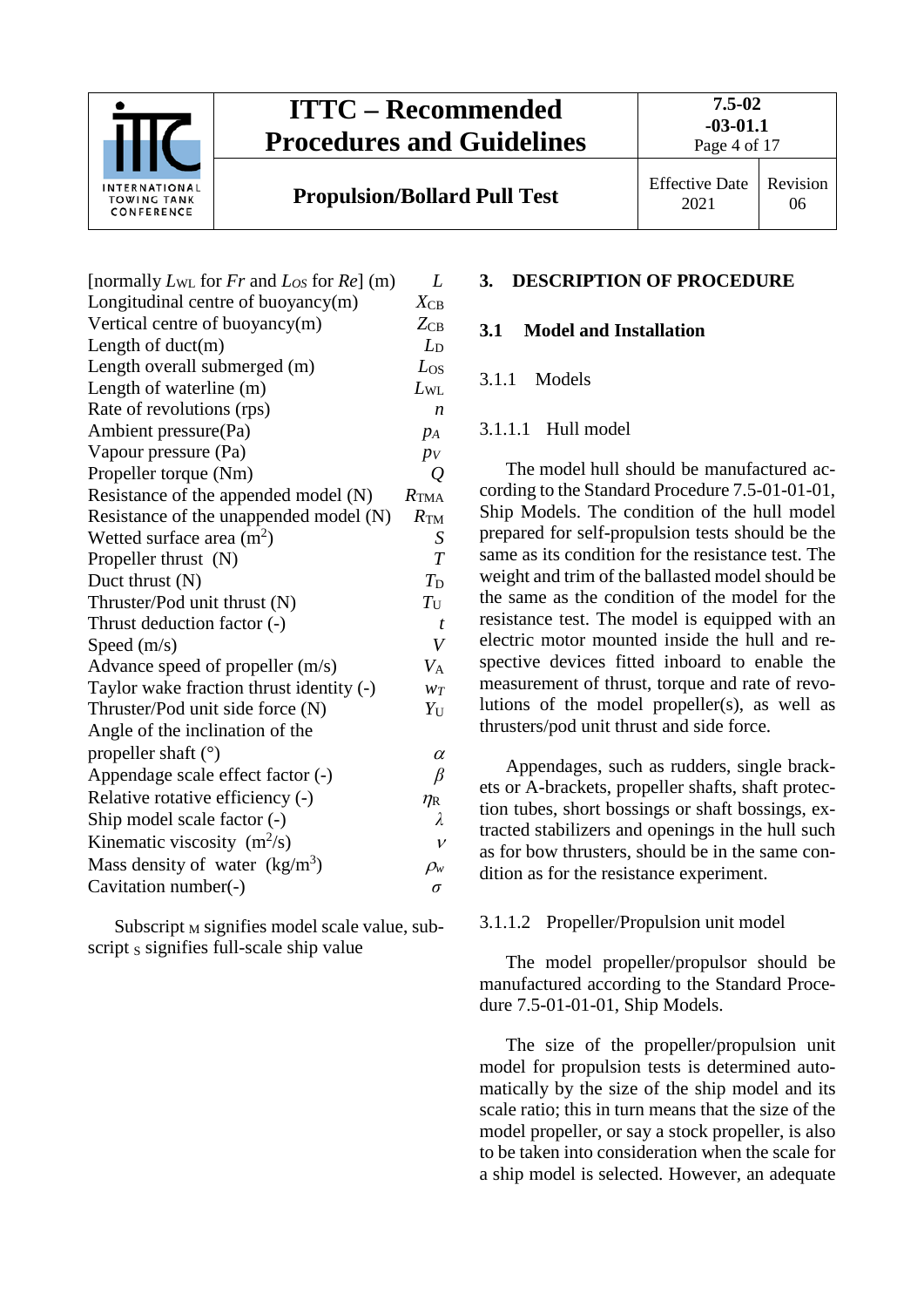

Reynolds Number should be used to minimize laminar flow effects during the self-propulsion test. During the "stock-propeller" testing phase, the geometrical particulars of the final design propeller are normally not known. Therefore, the stock propeller pitch (in case of CPP) is recommended to be adjusted to the anticipated propeller shaft power and design propeller revolutions. Furthermore, the blade area ratio should be preferably decided on basis of propeller cavitation performance check.

Z-drives, either conventional or podded drives, should be treated as propulsion units.

Propeller open water tests should be carried out with the pods and the thrust, torque and rate of revolutions of the propeller and the total thrust of the pod should be measured.

In the propulsion test, the thrust of the pod should be measured in addition to what is standard for a propulsion test. This total unit thrust should be used for further analysis.

The nozzles of ducted propellers should be treated as part of the propulsion unit.

Propeller open water tests should be carried out with the propeller working in the nozzle, where the thrust of the nozzle should be measured simultaneously with the measurements of thrust, torque and rate of revolutions of the propeller.

In the self-propulsion test, the thrust of the nozzle should be measured in addition to what is standard for a self-propulsion test. The total thrust of the ducted propeller should be used for further analysis.

# <span id="page-4-1"></span><span id="page-4-0"></span>3.1.2 Installation

# 3.1.2.1 Hull model

During the Self Propulsion Test, the hull model should be connected to the carriage generally in the same way as for resistance experiments.

Depending on the experiment procedure adopted, the model is either towed by the resistance dynamometer to measure the unknown external force during the single runs, or a preselected external tow force is directly applied as a dead load. The external tow force in propulsion experiments should be applied along the same line of action as the tow force in the resistance experiments.

# <span id="page-4-2"></span>3.1.2.2 Propeller/Propulsion unit model

The propeller should be in its correct position relative to the hull. If required by the thrust dynamometer, a displacement of not more than 1.5 mm from the mean position may be permitted. It is strongly recommended to couple the thrusters and especially the pod units to a steering machine, allowing for a step-wise rudder angles variation. Thus the optimum (minimum shaft power) pod-unit rudder angle determination and adequate measurement of the pod-unit side force could be efficiently executed. Additionally, this set-up would allow dynamic pod loads measurements during model steering.

# <span id="page-4-3"></span>3.1.3 Measurement systems

Figure 1 shows a typical measuring system.

The following quantities are measured:

## Model speed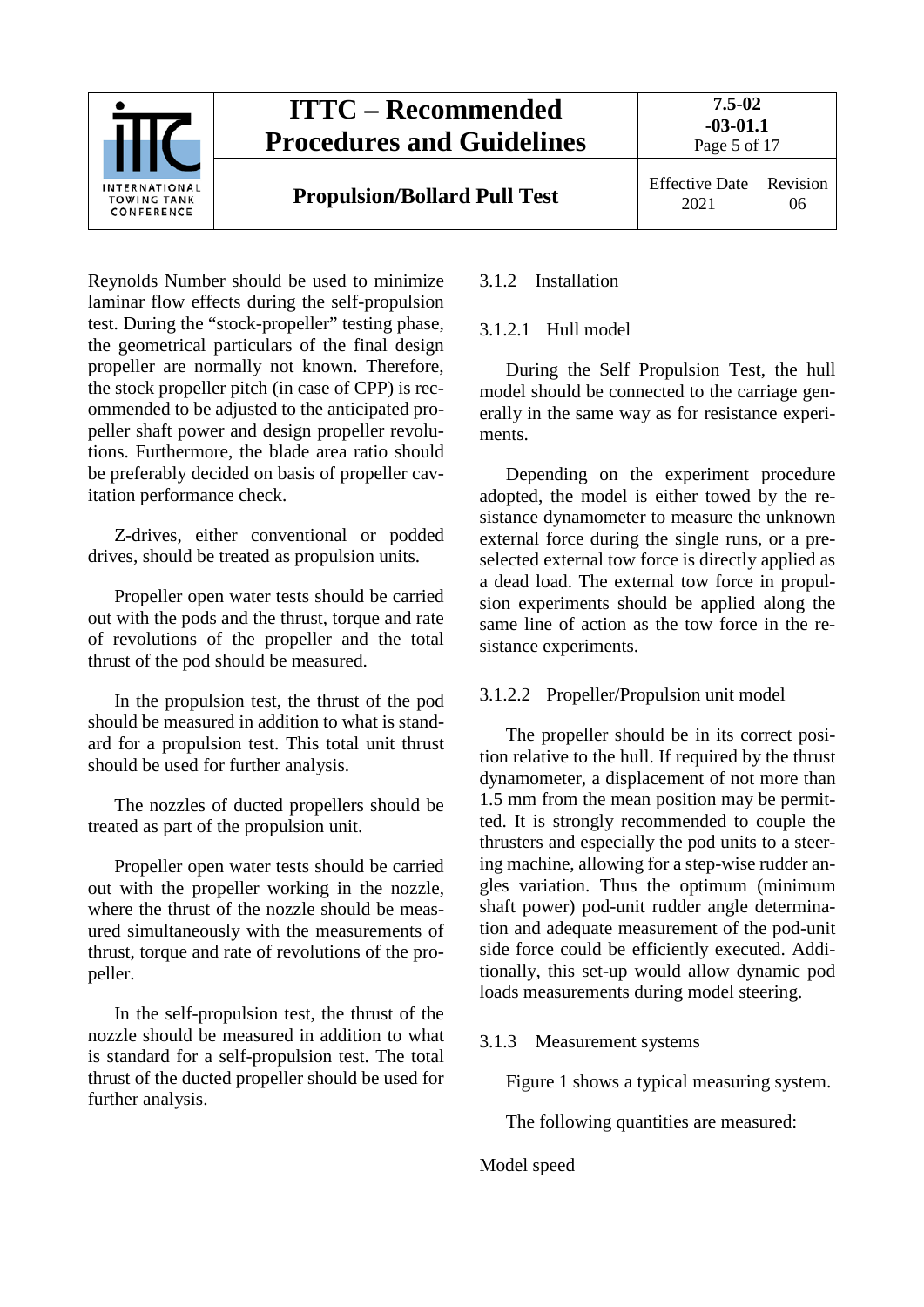

Resistance/External tow force Propeller thrust Propeller torque Propeller rate of revolutions Duct/Pod thrust (if fitted)

Pod unit side force (recommended) Water temperature (for calculation of viscosity) Sinkage fore and aft (or running trim and sinkage



Figure 1 Typical Measurement System

# <span id="page-5-0"></span>**3.2 Instrumentation**

The quoted bias accuracies are for indicative purposes only. Uncertainty analysis should be used to derive the actual requirements.

## <span id="page-5-1"></span>3.2.1 Thrust

The thrust should be measured in the line of the propeller shaft. If the propeller is working in a nozzle, the additional thrust or the resistance of the nozzle has to be measured. If the propeller is fitted on a pod or on a Z-drive, the resistance of the pod or Z-drive behind or in front of the working propeller has to be considered as well.

The indicated propeller thrust is measured by means of a dynamometer usually fitted in the model between the motor and the propeller. When a pod or a Z-drive is fitted on the model, the propeller thrust is measured in the line of the propeller shaft in the pod cage. The total thrust of the propulsive device is measured in the model. As recommended in item 3.1.3 above,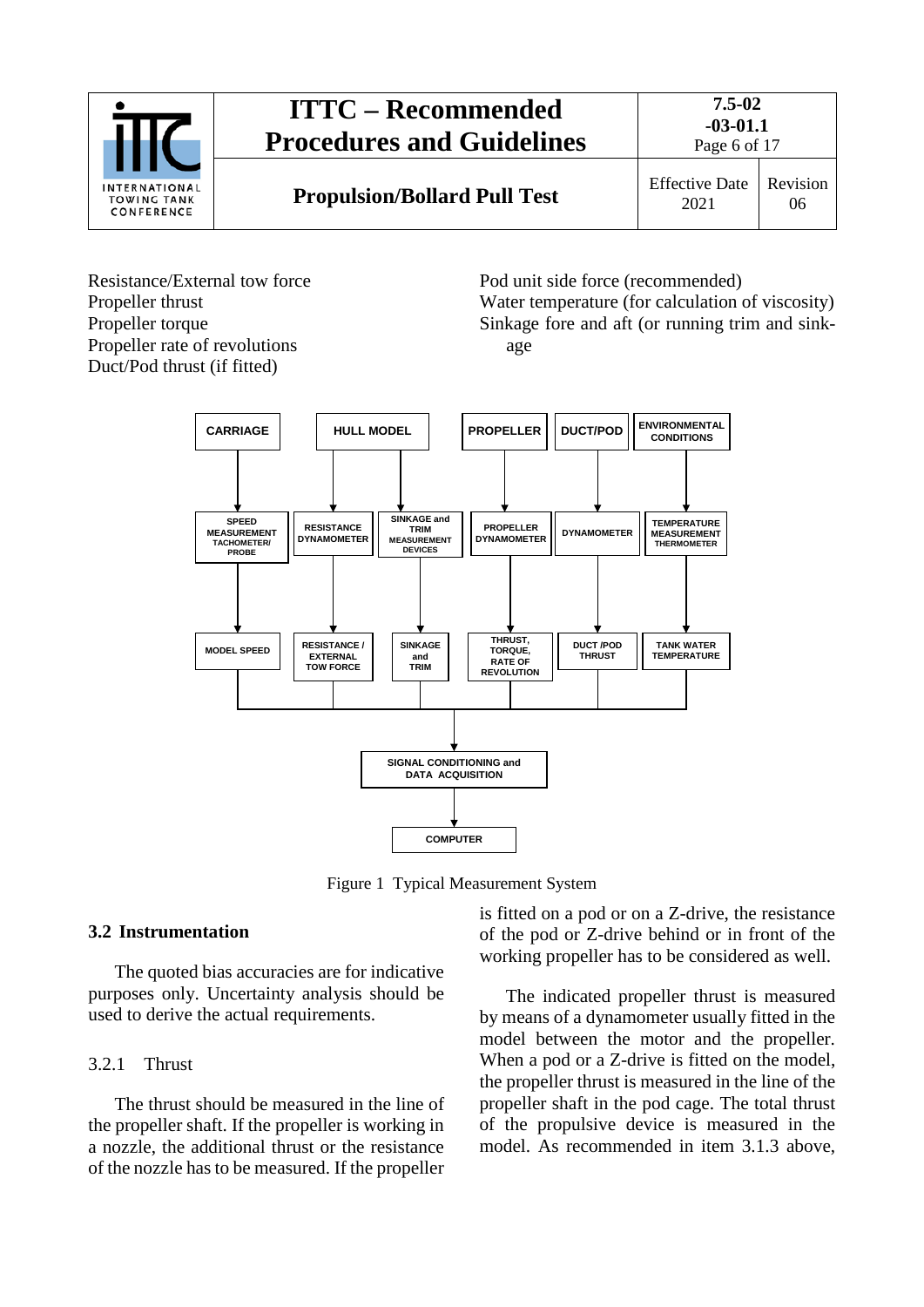

the pod unit side force should be also measured when applicable.

The thrust dynamometer should measure the thrust to within 0.2% of the maximum capacity of the dynamometer. This does not necessarily imply that the thrust itself is measured to within the same tolerance of its true value.

# <span id="page-6-0"></span>3.2.2 External tow force

The external tow force  $(F_D)$  in propulsion experiments should be applied along the same line of action as the tow force in the resistance experiments and the horizontal component of the force measured. The tow force should, where possible, be applied at  $X_{CB}$  and  $Z_{CB}$  in order to avoid artificial trim effects.

The tow force dynamometer should measure the tow force to within 0.2% of the maximum capacity of the dynamometer or 0.05 N, whichever is the larger. This does not necessarily imply that the tow force itself is measured to within the same tolerance of its true value.

## <span id="page-6-1"></span>3.2.3 Torque

The indicated propeller torque of the model propeller is measured by means of a propeller dynamometer. For the torque measurement it is essential to keep the shaft friction losses as low as possible.

The torque dynamometer should measure the torque to within 0.2% of the maximum capacity of the dynamometer. This does not necessarily imply that the torque itself is measured to within the same tolerance of its true value.

## <span id="page-6-2"></span>3.2.4 Rate of revolution

The rate of revolutions of the propeller should be constant throughout that part of the test run during which the measurement is made and also for a suitable time before this. Steadiness of the rate of revolutions is essential in achieving steady model speed.

In multi-screw models, rates of revolutions of pairs of nominally identical screws should be equal but the torque and the thrust of each screw should be measured separately.

The measurement instrumentation should measure the rate of revolutions to within 0.2% of the maximum rate of revolutions. This does not necessarily imply that the rate of revolutions itself is measured to within the same tolerance of its true value.

## <span id="page-6-3"></span>3.2.5 Speed

Ideally the speed of the model through the water should be measured directly throughout the measuring run. Since this is in general impractical, one of the following two methods may be employed:

- the speed of the towing carriage relative to the ground should be measured.
- the speed of the towing carriage relative to the water should be measured by a current meter far in front of the model. In this case the current meter wake and waves should be minimised.

The speed of the model should be measured to within 0.1% of the maximum carriage speed or to within 3 mm/sec, whichever is the smaller.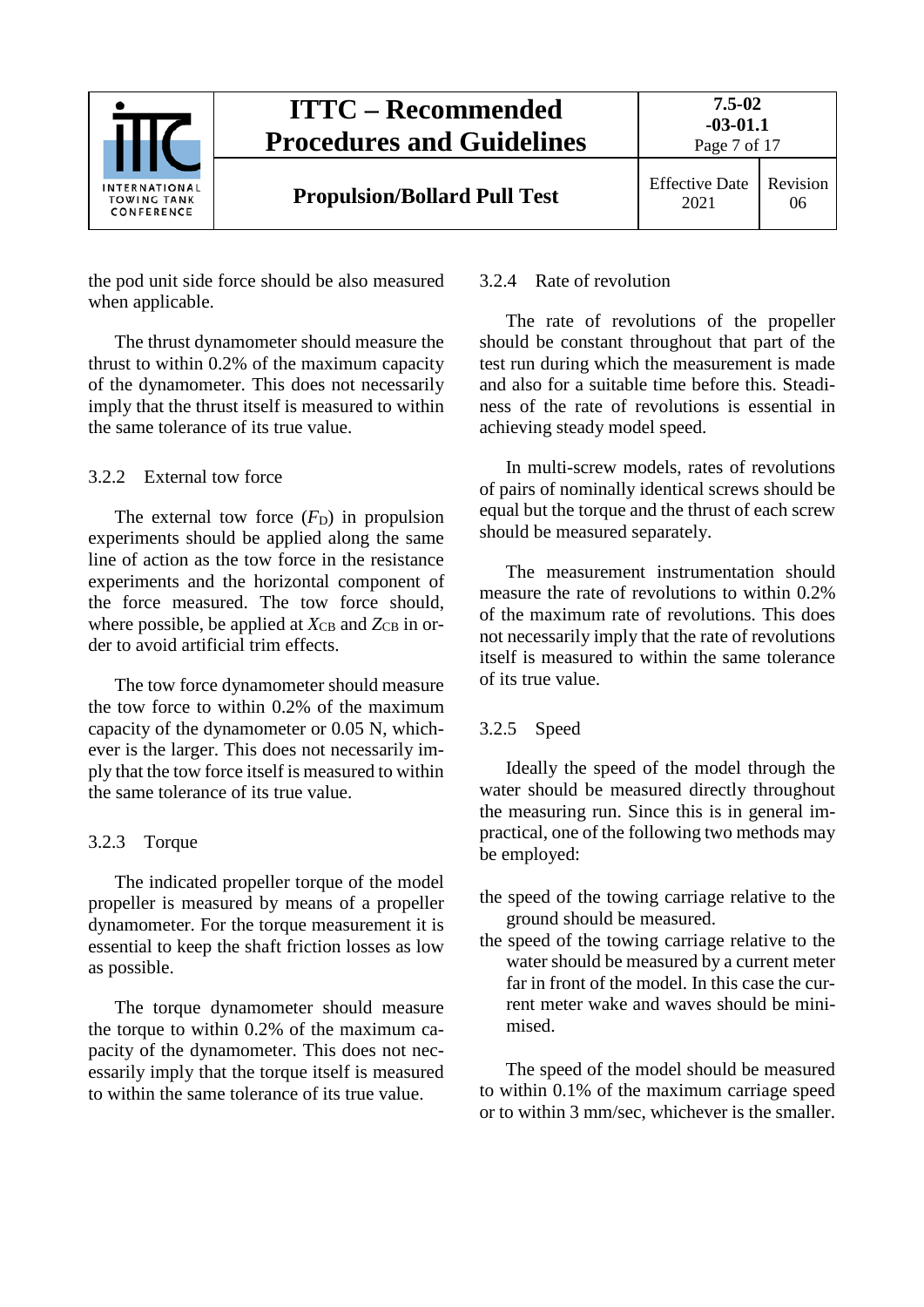

#### <span id="page-7-0"></span>3.2.6 Sinkage and trim

Sinkage fore and aft may be measured with mechanical guides, potentiometers, encoders, LDVTs or with remote (laser or ultrasonic) distance meters. The running trim is calculated from the measured running sinkage fore and aft.

The sinkage fore and aft should be measured to within 1.0 mm.

#### <span id="page-7-1"></span>3.2.7 Temperature

The water temperature should be measured at a depth near half of the model draught using a thermometer.

### <span id="page-7-3"></span><span id="page-7-2"></span>**3.3 Calibration**

#### 3.3.1 General remarks

All devices used for data acquisition should be calibrated regularly. For calibration, the measured quantities should be either substituted by calibrated weights and pulses or checked by other measuring devices which have already been calibrated. Calibration diagrams, where the measured quantities (output values) are plotted against the calibration units (input units), may be usefully employed to check the calibration itself as well as the linearity of strain gauge or inductive instruments. Calibration should generally be in accordance with ITTC Quality Manual Standard Procedure 7.6-01-01.

Calibrations should preferably include as much of the measurement chain as possible (amplifier, filter, A/D converter). If the check indicates that the required accuracies cannot be met, the calibration should be renewed or the instrument replaced and the check repeated. Daily checking of a pulse counter for speed measurements is usually not required. Instead, the check on this device is covered by calibrations carried out at regular intervals.

<span id="page-7-5"></span><span id="page-7-4"></span>3.3.2 Propeller dynamometer:

#### 3.3.2.1 Propeller thrust

The calibration of the propeller dynamometer in respect of the propeller thrust should be carried out statically and, if possible, dynamically with calibrated weights.

The dynamic calibration should be carried out at various rates of revolutions.

#### <span id="page-7-6"></span>3.3.2.2 Propeller torque

The calibration of the propeller dynamometer in respect of the propeller torque should be carried out statically and, if possible, dynamically. For the static calibration, calibrated weights are applied to a lever of known length to simulate a moment on the dynamometer shaft. The dynamic calibration should be carried out, for example, by the use of an eddy current brake.

#### <span id="page-7-7"></span>3.3.3 External tow force

The external tow force is measured either by means of the resistance dynamometer or a similar measuring device. The calibration of such devices should be carried out using calibrated weights as an input to the instrument.

#### <span id="page-7-8"></span>3.3.4 Rate of revolutions

The calibration of the respective devices should be carried out by use of precise motor speed transmitters.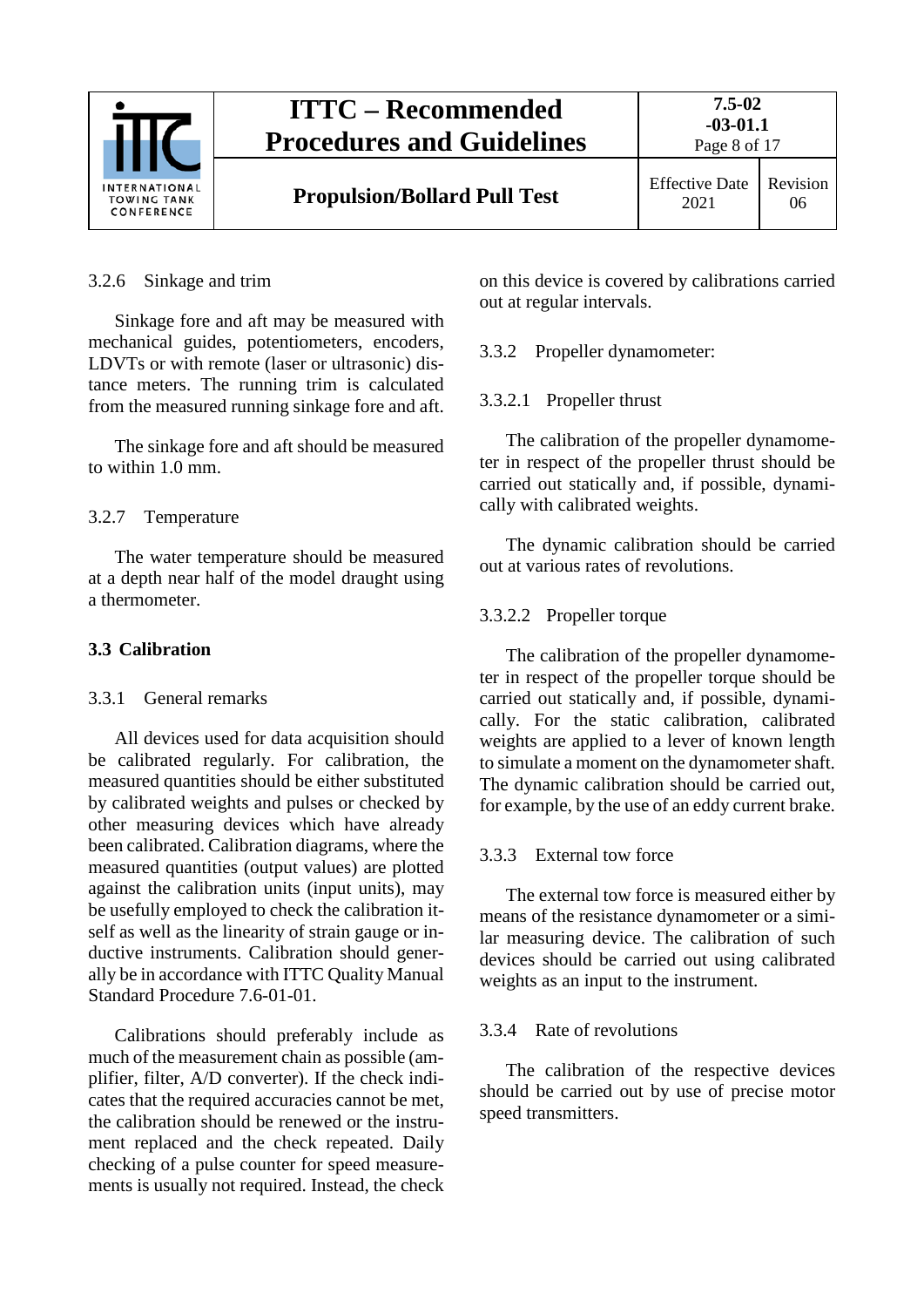

## <span id="page-8-0"></span>3.3.5 Sinkage and trim

The calibration of linear measuring devices should be performed with a calibrated ruler.

#### <span id="page-8-1"></span>3.3.6 Speed

The calibration of the carriage speed will depend mainly on how the speed is measured. The carriage speed should be checked regularly and respective records should be stored.

#### <span id="page-8-2"></span>3.3.7 Thermometer

Thermometers should be calibrated according to common standards and/or following the advice of the manufacturer and should have an accuracy of not less than 0.1° C.

#### <span id="page-8-4"></span><span id="page-8-3"></span>**3.4 Test Procedure and Data Acquisition**

## <span id="page-8-5"></span>3.4.1 Methods

## 3.4.1.1 Load varying (or constant speed) method

Before beginning each test run the model speed and the desired propeller loading should be selected and the corresponding propeller thrust estimated. The towing carriage should be accelerated from rest and simultaneously the propeller rate of revolutions increased also from rest so that the estimated thrust is reached as soon as possible after steady carriage speed is attained. The model should then be released so that it is towed by the resistance dynamometer and running conditions allowed to settle. A short period will then normally be allowed before measurements are begun. Repeat runs at the same speed should be made at different loadings and the whole series of runs then repeated at each of the speeds within the test range.

The loading range should extend from the lowest to the highest load factors at which ship performance estimates are required, providing always that this range includes a load factor of unity (external force  $F = F<sub>D</sub>$ ). It is further recommended that, in all cases, the loading should cover the condition of model-self-propulsion (zero tow force). Experiments should be made at not less than four different levels of overload for example such as -10%, 0%, 10% and 20%.

For details of the load variation test, see 2.4.5 of procedure 7.5-02-03-01.4. There is an example of conducting the model test with four loading conditions at three different speeds.

#### <span id="page-8-6"></span>3.4.1.2 Constant loading method

Before beginning each test run the model speed should be selected and the corresponding external tow force at the set loading computed. The computed skin friction correction force  $(F_D)$ is then applied to the model hull as an external assisting tow force. The towing carriage is then accelerated from rest to the selected speed and the propeller rate of rotation simultaneously increased until the model is freely propelled at the same speed as the towing carriage or the desired  $F<sub>D</sub>$  is achieved. Measurements are then made after a period of steady running. Repeat runs should be made at each of several speeds.

The speed range should extend from the lowest to the highest speeds at which propulsion data are required. An extension of the speed range of at least 5% below and above the lowest and the highest speeds is recommended. If there are tests in a short speed range (e.g. to check the influence of a modification of the model on its performance) at least three runs at different speeds should be carried out.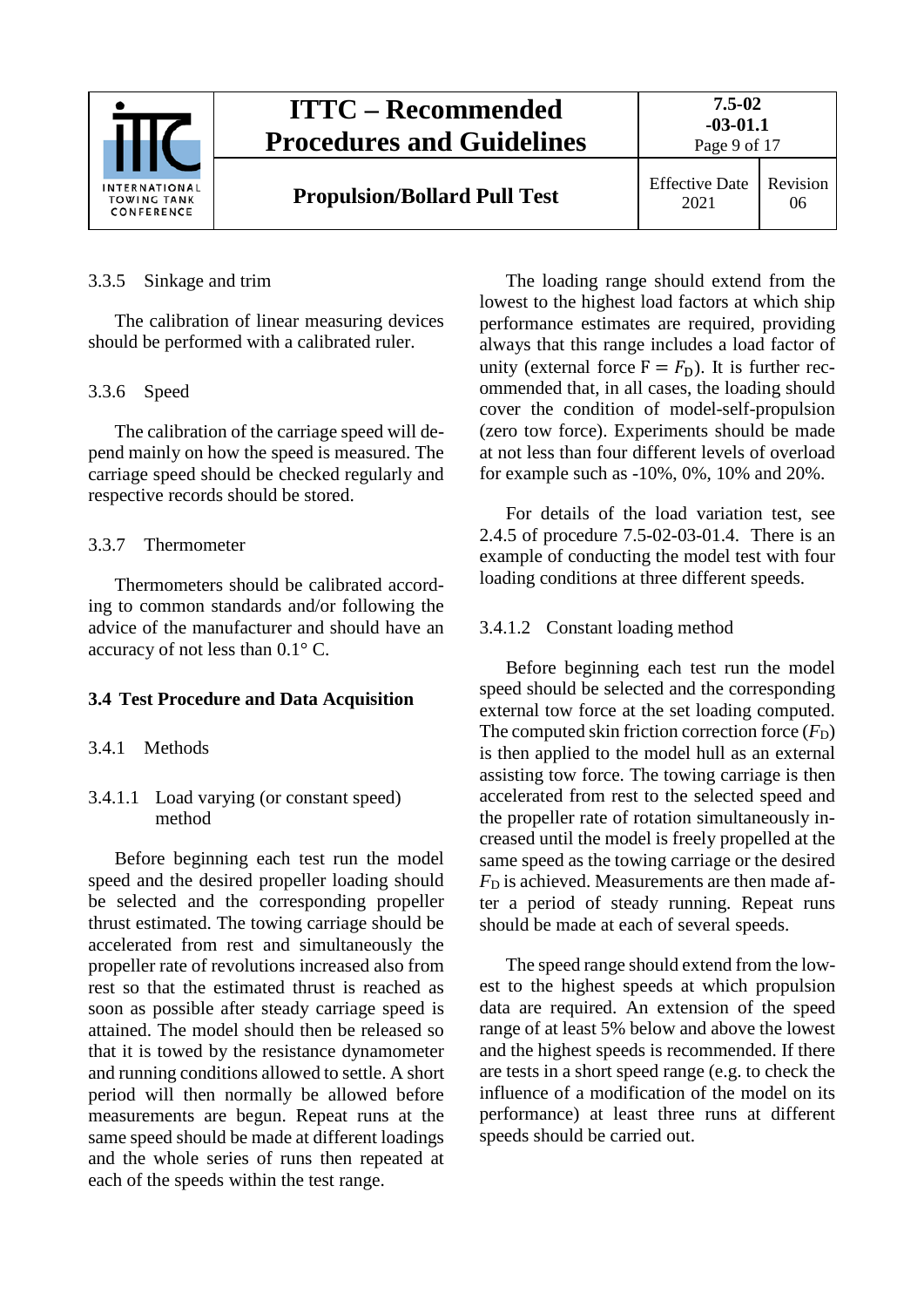

# <span id="page-9-0"></span>3.4.1.3 Mixed loading method

Combinations of the load varying (constant speed) and constant loading methods may be used. For example, a speed variation at constant (or close to constant) loading may be used, together with a supplementary load-variation test at one speed.

# <span id="page-9-1"></span>3.4.1.4 Bollard/Trawl pull test

Typically, the bollard/trawl pull test is conducted as a part of the self-propulsion test, which implies that the ship model, propulsors/nozzles, measuring equipment and instrumentation is usually the same as those for the self-propulsion test. However, the bollard pull test can be distinguished from the ordinary selfpropulsion test by a few major specific differences:

- The bollard pull test is conducted at zero speed of advance;
- The concepts of wake and relative rotative efficiency are no more applicable in bollard pull condition, whereas the interaction with the hull is accounted for by the familiar thrust deduction coefficient. This also implies that the propeller open water characteristics are not necessarily required for the bollard pull analysis;
- At bollard pull condition, the propeller induces very high axial and tangential velocities and actually acts as an axial pump. The flow through propeller disc is accelerated and creates a current in the towing tank, which strength is depending on the propeller loading, the tank dimensions (specifically depth and width) and the longitudinal position of the ship model/propeller relative to the tank length;
- Due to the heavy loading and induced axial and tangential velocities in the propeller slip stream, there is relatively strong interaction between the propeller and rudder, which is exhibited as internal system force and is included in the measured total bollard pull;
- At some conditions with very high loading, the propeller blades may start to ventilate due to air suction from free surface. This will significantly affect thrust and torque measurements.
- Furthermore, possible propeller cavitation and its influence on bollard pull performance cannot be modelled in a standard atmospheric pressure tank. If there is a danger of cavitation the test must be made in a pressurized tank or cavitation tunnel. The diagram in figure 2 (Mertes and Heinke, (2008)) is recommended for evaluation of the possible occurrence of cavitation. Note that the cavitation number used in Figure 2 is based on a reference velocity equal to *nD* (see procedure 7.5-02-03-03.1, section 2.11).
- The trawl pull test is distinguished by the bollard pull test with its low speed of advance (typically 2 to 4 knots). This implies somewhat reduced propeller loading relative to bollard and necessity to consider the actual model resistance, corrected with the appropriate skin friction correction force.

Bollard/trawl pull tests are typically carried out with final design propulsors to verify its bollard performance. However, it could be also a common practice for the propeller designer to require bollard pull tests with stock propellers/ducts to check the hull interaction (basically the level of thrust deduction). Therefore, the proposed bollard pull procedure is equally valid for stock and final design propulsors/ducts.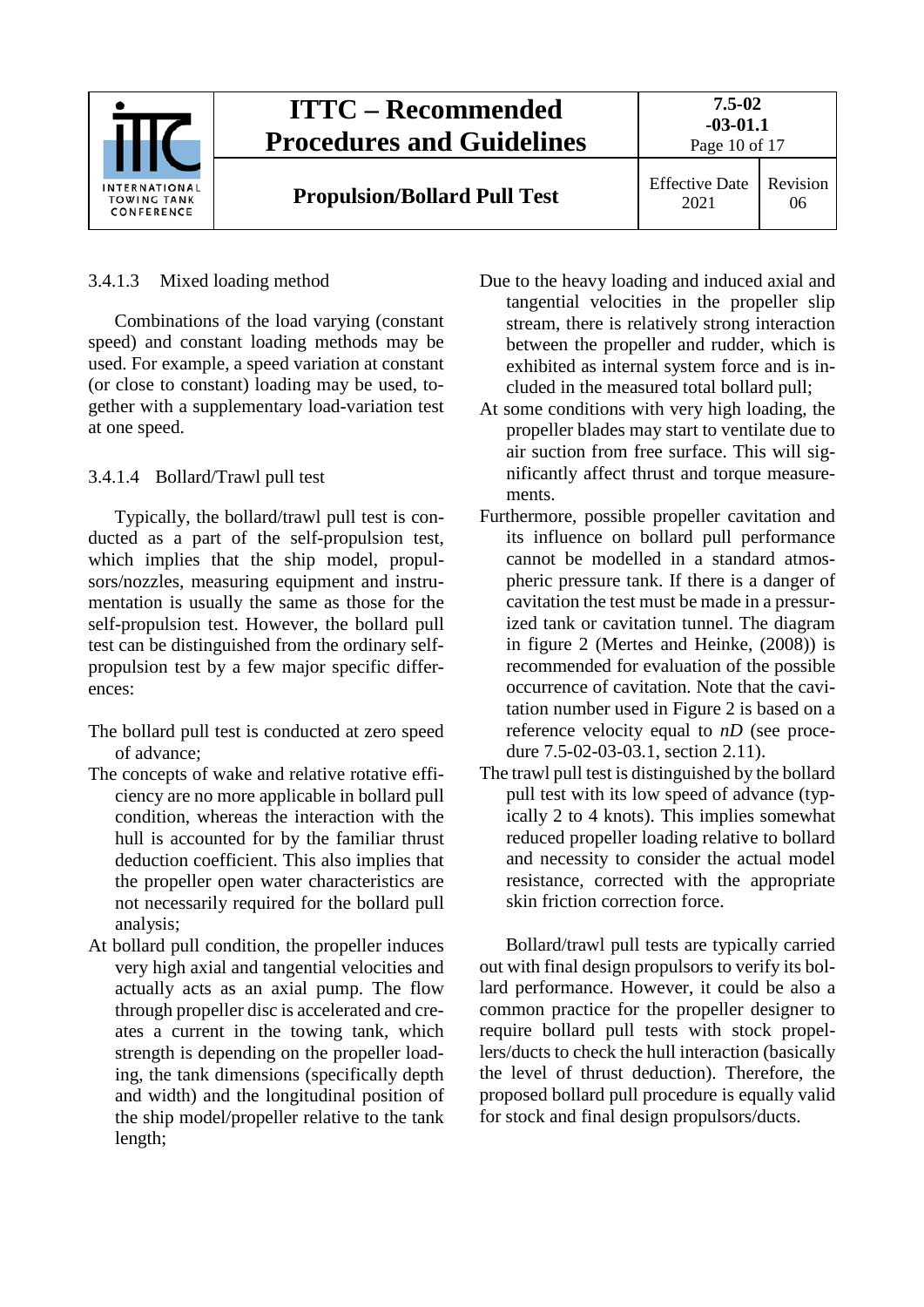



Figure 2. Risk of Bollard Pull Reduction Due to Cavitation

## <span id="page-10-0"></span>3.4.2 General remarks

The measured quantities during the single test runs are the thrust, torque and rate of revolutions of the propulsor(s) together with the model speed and external tow force.

There should be sufficient waiting time between consecutive runs in order to achieve similar conditions and to obtain consistent results. This waiting time will depend on the size and type of model, model speed and test facility. The waiting times should be recorded.

For the bollard/trawl pull tests the ship model is connected to the towing carriage through the resistance gauge, which measures directly the achieved bollard pull (at  $V_M = 0$ ); or the trawl pull (after considering the skin friction correction force  $F_D$ ) (at  $V_M \neq 0$ ). The model should be free in heave and pitch, but restrained in surge, sway and yaw. The rudders/thrusters/pods should be set at their neutral position. For the trawl pull test only, a skin friction correction force  $F<sub>D</sub>$  should be calculated as per section 2.1 above, and applied as an additional constant (for each speed) towing force to the model.

In order to achieve a fair bollard pull the build-up of water circulation has to be avoided. The ship model should be located approximately at the middle (length-wise) of the tank to minimize effect of propeller induced current and not to obstruct the propeller slip stream. Furthermore, it is recommended to move the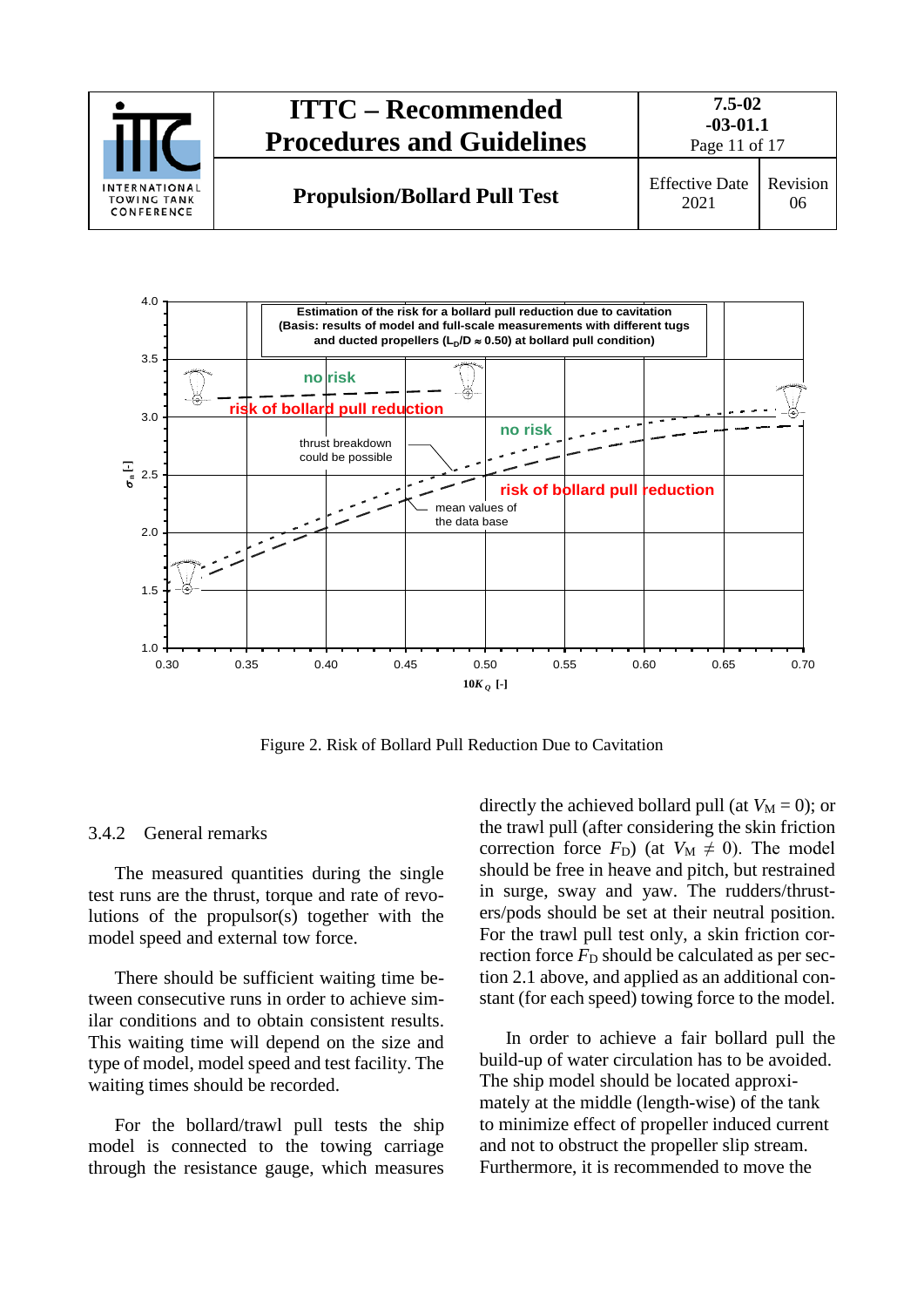

ship model at least 3 model lengths ahead in the tank between consecutive measurements, utilizing more calm (induced current free) water conditions.

During the bollard pull test the propeller revolutions are varied stepwise such that the propeller shaft power varies from about 100% to 40% of maximum continuous rating (MCR). The maximum (MCR=100%) bollard/trawl pull test should be conducted first (being of highest interest for the Client), while the tank water is still undisturbed as possible. It is recommended to carry out the subsequent (at lower power ratios) bollard pull measurements at time intervals of about 10 to 15 min, to allow for the induced current to die out.

The build-up of water circulation around the ship model is recommended to be monitored (with dedicated current-meter, for example).

#### <span id="page-11-0"></span>3.4.3 Skin friction correction force

The skin friction correction force  $(F<sub>D</sub>)$  is applied as an external tow force, and is intended to achieve the theoretically correct propeller loads during the self-propulsion test. It takes into account the difference in skin friction coefficients between the model and the full-scale ship. The skin friction correction force  $(F_D)$  may be calculated using the ITTC-1957 formula, incorporating a form factor  $(1+k)$  and an appendage scale effect factor (1-β*)*. The wetted surface of the model in the condition as used for the resistance test is used for the calculation of the respective friction correction values. The wetted surfaces of propulsors and propulsion units should not be taken into account when the wetted surface is estimated.

If a form factor or an appendage scale effect correction factor is used for the calculation of the friction correction, it should be the same as that used in the resistance test.

For the estimation of the correct friction correction, the influence of the hull appendages on the propulsive power is of great importance, especially for multi-screw ships.

Several approaches can be used for the determination of the full-scale resistance of hull appendages such as single brackets, A-brackets, short bossings, shaft bossings, propeller shafts, shaft protection tubes, rudders, stabilising fins when extracted, but not for hull openings, depending on where they are on the model. However, none of these methods is completely satisfactory. Three different methods of treating appendage drag in model experiments are used:

1) Extrapolation of model appendage drag to full scale either by means of a constant appendage scale-effect factor β or by extrapolation on the basis of the Reynolds number of the appendage.

$$
Re_{\rm App} = \frac{V. (S_{\rm App}/2)^{\frac{1}{2}}}{v}
$$

It has long been recognized that significant scale effects are generally present on the appendage resistance and this has led to the use of the empirical scale-effect correction factor,  $\beta$ , 1- $\beta$  is a constant in the range 0.6-1.0, depending on the empirical data of the individual towing tanks. A typical value of 0.75 is suggested for conventional driven twin screw ships. This approach has proved to work well in many cases despite the following drawbacks:

model tests on appended ship models might easily involve uncontrolled and unpredictable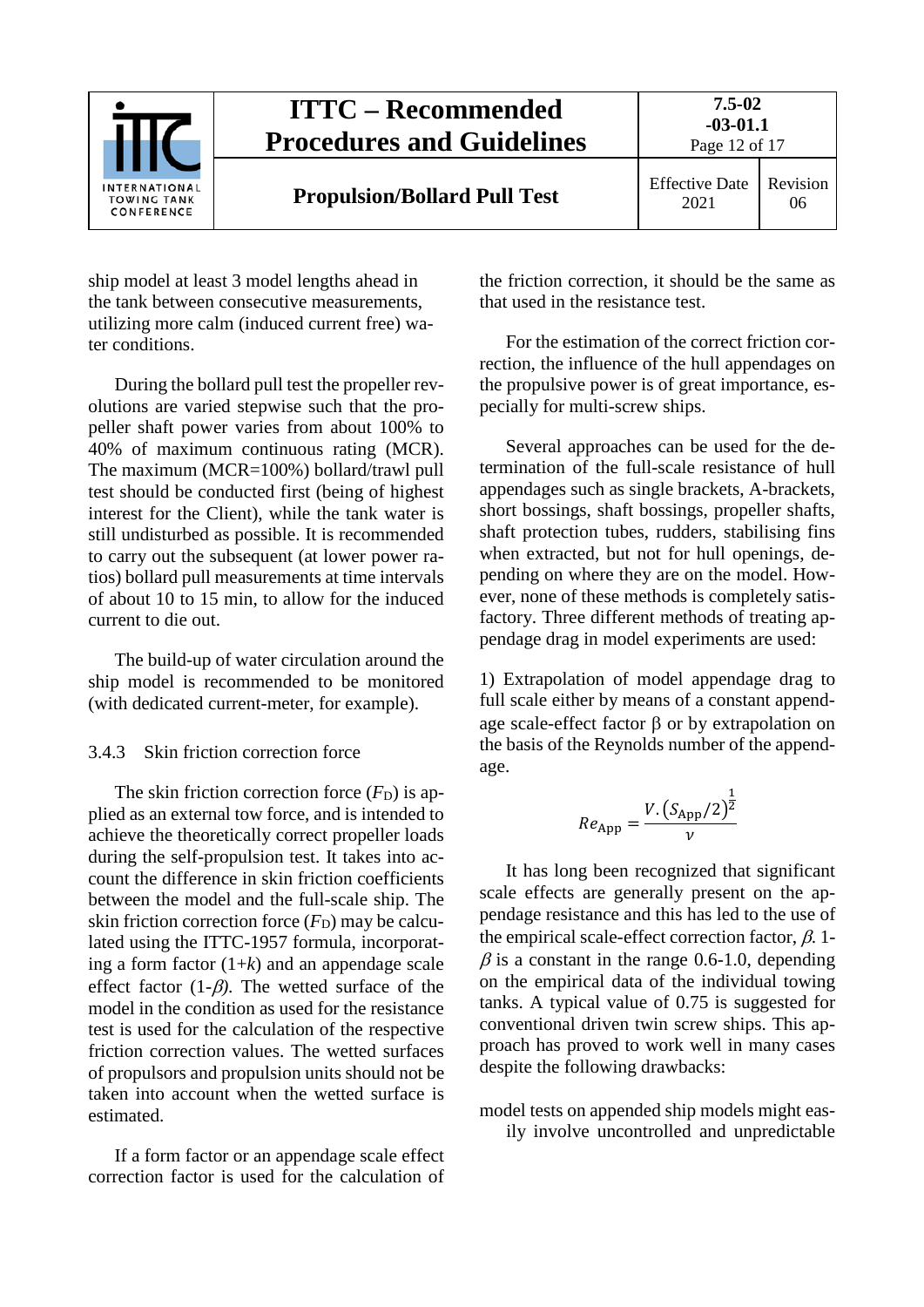

laminar flow and separation on the appendages due to the relatively low Reynolds numbers at model scale

- the scale effect correction factor should in principle depend on the model and ship Reynolds numbers
- the drag and the scale effect on the drag of a particular appendage is influenced by a complexity of factors which are unlikely to be described accurately by the simple coefficient  $\beta$ . These cause, for example, differences in the flow field (hull boundary layer) where the appendage is placed, and then influence the resistance of the hull (interference drag)
- the method requires that both bare-hull and appended resistance tests be carried out.
- 1. 2) Addition of theoretically computed fullscale appendage drag to full scale bare-hull drag extrapolated from model test results.
- 2. 3) Application of the form factor concept to fully appended ship models.

## <span id="page-12-0"></span>3.4.4 Measured quantities

During each run the measured values of model speed, external tow force, thrust, torque, rate of revolutions of the screw(s) and sinkage fore and aft should be recorded continuously.

Water temperature should be measured at a depth near half of the model draught. If there is a non-homogeneous temperature in the tank it should be recorded. Temperature measurements should be recorded at the beginning and end of each test sequence.

#### <span id="page-12-1"></span>3.4.5 Shaft tare test

The friction of the model propeller shaft(s) in the(ir) bearing(s) should be adjusted to zero when the model is set in the water and the model

propeller(s) is(are) removed. The calibration should be valid over the entire range of rates of revolutions expected for the self-propulsion test. If a constant calibration cannot be achieved for the expected range of rates of revolutions, the friction of the model propeller shaft(s) should be measured as a function of its turning rate and respective corrections have to be applied on the measured torque quantities gained during the self-propulsion test. The friction of the model propeller shafts in the bearings should be affected neither by the torque nor by the thrust applied to the model propeller.

Further, because of the weight-effect of a possible inclination of the propeller shaft(s) on the recorded thrust value(s), they should be measured without model propeller(s) and calibrated or adjusted to zero at the beginning of a self-propulsion test.

Careful checks of torque and thrust readings of the propeller shaft(s) without the model propeller(s) after the self-propulsion test is highly recommended.

A preferable alternative approach to thrust and torque measurements, especially for pods and azimuthing thrusters, is to make the thrust and torque measurements inside the propeller hub in such a manner that mechanical friction from seals and bearings is eliminated.

#### <span id="page-12-2"></span>3.4.6 Correction to measured forces

The forces and other quantities measured during the test run require correction for shaft losses, speed errors, etc.

In additional to frictional losses, the measured dynamometer thrust may differ from the required propulsive thrust because of effects due to the shaft rake. Before and after the propulsion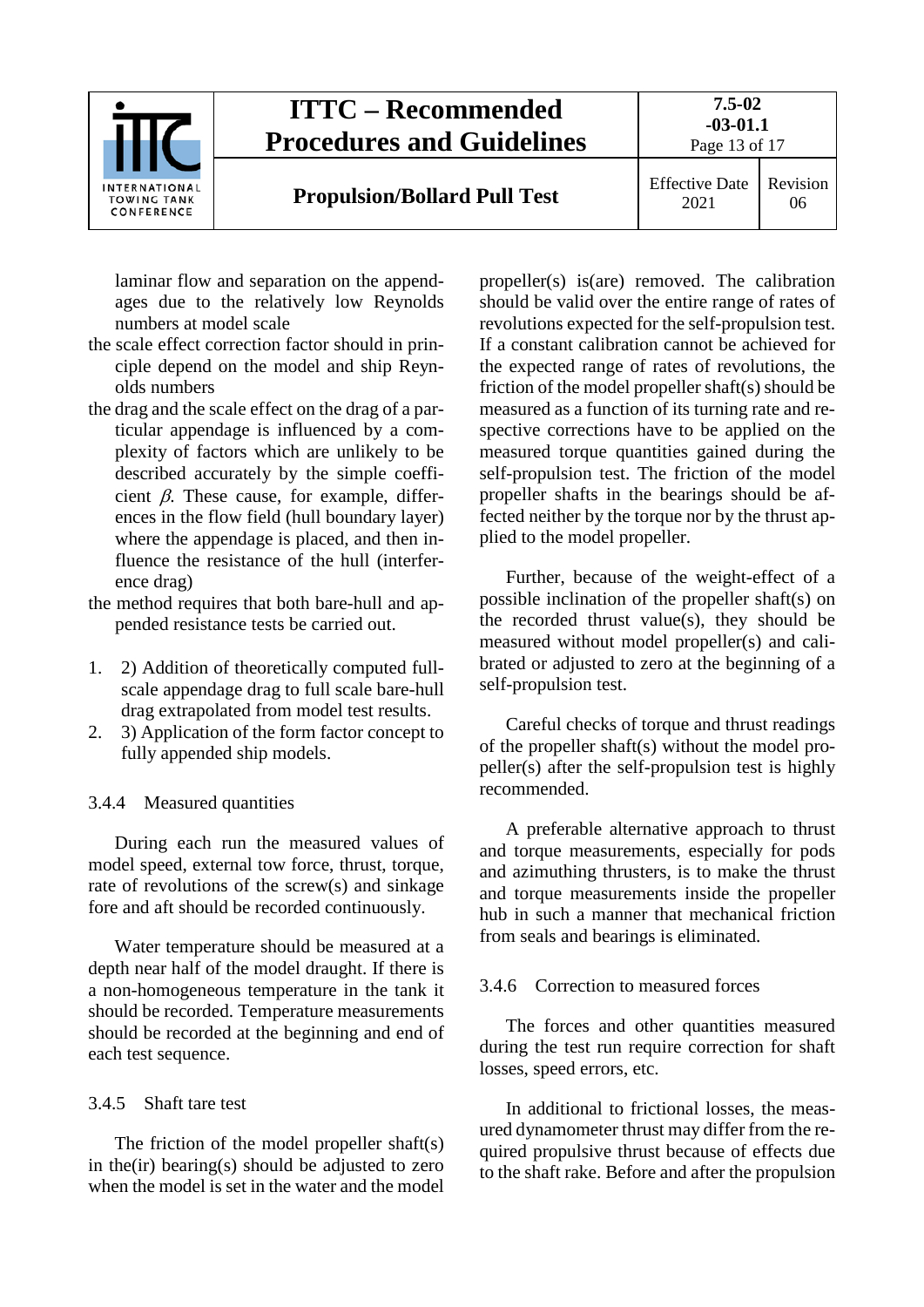

experiments, the propeller(s) should be removed and replaced by a cylinder of equal weight.

Similarly, the measured dynamometer torque may differ from the torque delivered to the propeller. With the propeller replaced by a short cylinder of equal weight, known torques should be applied to the shaft at different rates of revolutions, and the relationship between delivered and measured torques determined. If the procedure is carried out only for zero applied torque, it is necessary to assume that the torques losses are independent of the applied torque.

## <span id="page-13-0"></span>**3.5 Data Reduction and Analysis**

The model data derived from the experiment, namely external tow force, thrust, torque and rate of revolutions, should be plotted against the model speed. The respective curves should be faired and the model values corresponding to the required ship speeds should be taken from the diagram.

The speed should, if necessary, be corrected for blockage according to the methods described in the Resistance Tests Procedure, ITTC Recommended Procedure 7.5-02-02-01.

Values of water density and viscosity should be determined according to ITTC Recommended Procedure 7.5-02-01-03.

The analysis of the data requires the resistance and propeller open water data, as indicated in Fig. 3.

The required values of *t, w<sub>T</sub>,*  $\eta_R$  and  $\eta_H$  are calculated according to the data reduction equations given in Section 2.1 and as follows:

For the calculation of the thrust deduction factor the respective resistance values are required for the case of trawl pull test:

$$
t = 1 - \frac{F_{\rm PM} + R_{\rm TM} - F_{\rm D}}{\sum T_{\rm M}}
$$

In self propulsion test the trawl pull is zero and

$$
t = 1 - \frac{R_{\text{TM}} - F_{\text{D}}}{\sum T_{\text{M}}}
$$

For the case of bollard pull  $R_{TM}$  and  $F_D$  are zero and

$$
t = 1 - \frac{F_{\text{POM}}}{\sum T_{\text{M}}}
$$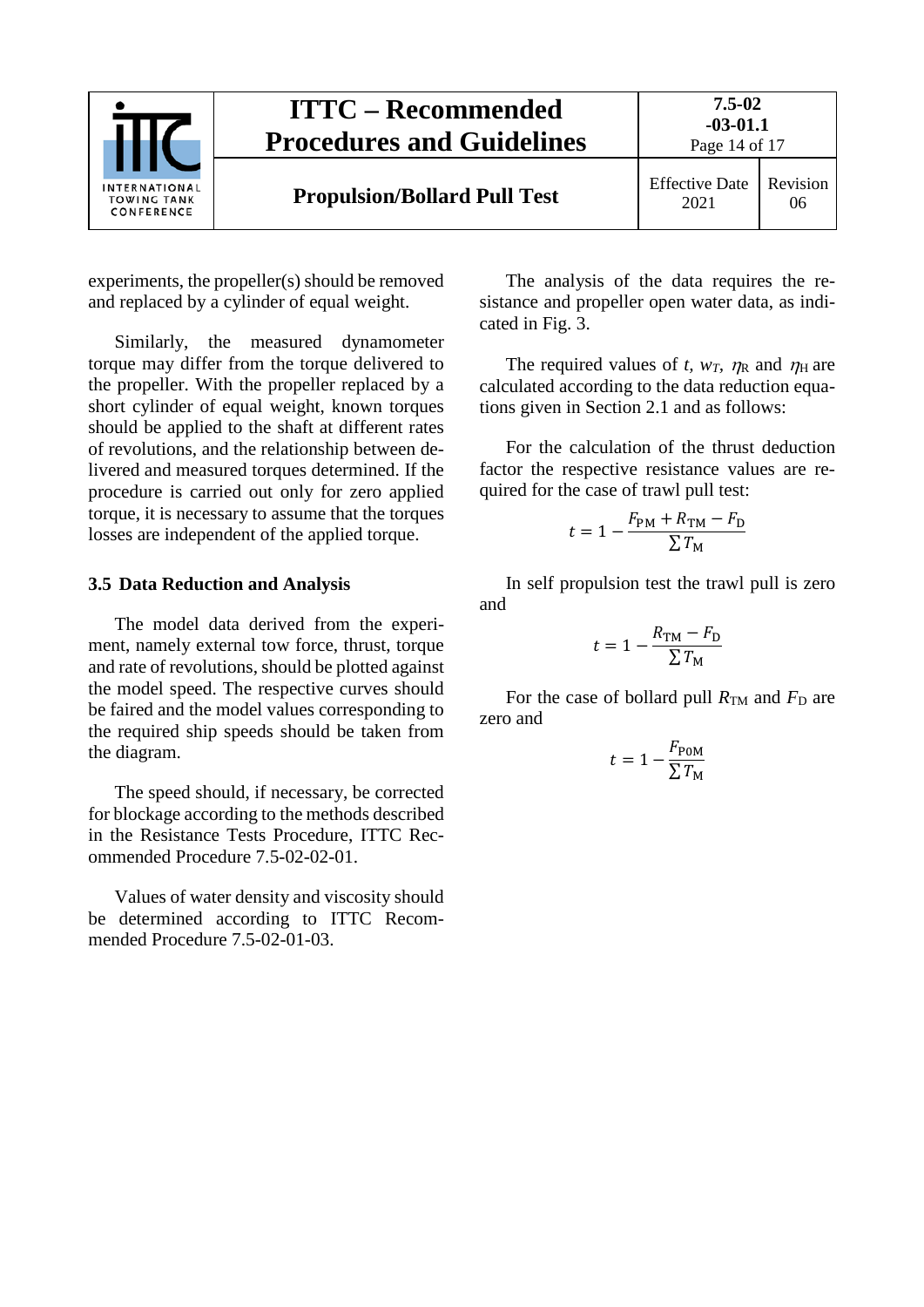



Figure 3 Analysis of Data

These formulas are valid for single screw and symmetric twin-screw ships.

The effective wake fraction is calculated using the advance coefficient  $(J_T/J_Q)$  derived from the propeller open water test results, based on propeller thrust and/or torque identity:

$$
w_T = 1 - \frac{J_T n D}{V}
$$

The relative rotative efficiency is calculated by division of the torque/thrust derived from the propeller open water diagram  $(K_{OT}/K_{TO})$ , using a thrust/torque identity, by the torque/thrust gained from the self-propulsion experiment  $(K_O/K_T)$ .

$$
\eta_{\rm R} = \frac{K_{QT}}{K_Q}
$$

The hull efficiency is calculated using the effective wake fraction and the thrust deduction factor:

$$
\eta_{\rm H} = \frac{(1-t)}{(1-w_T)}
$$

The above procedure is valid for single screw ships and for symmetric twin-screw ships. In the case of twin-screw ships the sums of the thrust and torque are used and the mean of the rpm if the port and starboard values differ.

Given the scale factor *λ*, the full-scale bollard/trawl pull, propeller revolutions and power can be calculated by the following equations:

$$
F_{\rm PS} = F_{\rm PM} \frac{\rho_{\rm S}}{\rho_{\rm M}} \lambda^3
$$

$$
n_{\rm S} = \frac{n_{\rm M}}{\sqrt{\lambda}}
$$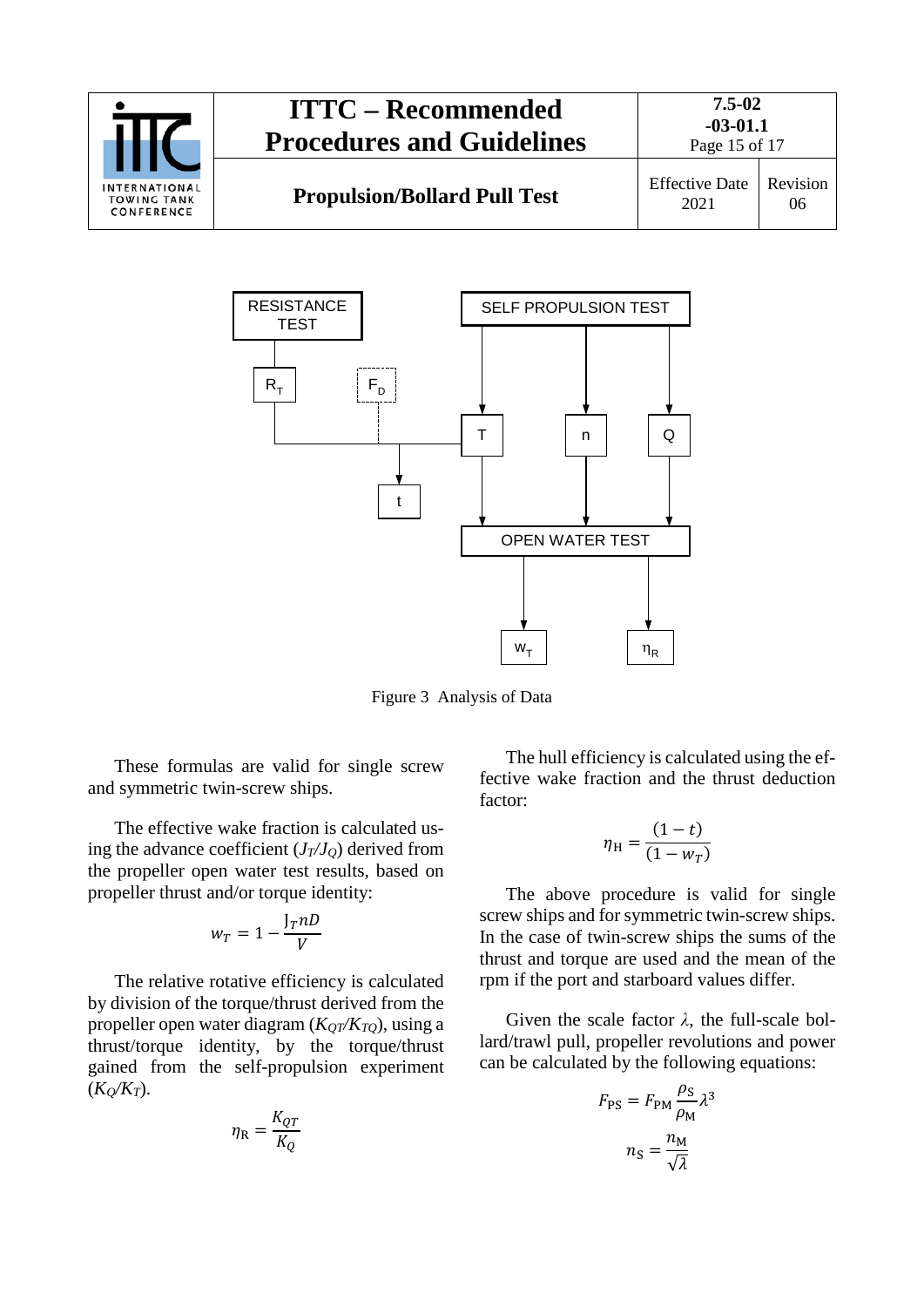

**7.5-02 -03-01.1**

**Propulsion/Bollard Pull Test** Effective Date

2021 Revision 06

$$
P_{\rm D} = \frac{\rho_{\rm S}}{\rho_{\rm M}} \lambda^{3.5} \cdot 2\pi \cdot n_{\rm M} \cdot Q_{\rm M}
$$

Note that in the proposed correlation procedure, no correction for scale effect on the propeller open water characteristics, neither scale effect on the nozzle drag is applied. Minchev et al. (2009) reported several bollard pull results using the present direct extrapolation and comparison with full-scale bollard data. A very good agreement was found, which encourages the implementation of the direct correlation approach for the bollard pull results.

# <span id="page-15-0"></span>**3.6 Documentation**

The results from the test should be collated in a report that should contain at least the following information:

Model Hull Specification:

- o Identification (model number or similar)
- o Draughts and Displacement volume
- o Turbulence stimulation method
- o Model scale
- o Model material
- o Appendages
- o Appendages turbulence stimulation
- Main dimensions and hydrostatics (see ITTC Recommended Procedure 7.5-01-01-01 Ship Models).
- Model Propeller Specification
	- o Identification (model number or similar)
	- o Model Scale
	- o Main dimensions and particulars (see ITTC Recommended Procedure 7.5-01- 01-01 Ship Models)
	- o Model material

Particulars of the towing tank, including length, breadth and water depth

Test date

Parametric data for the test:

o Water temperature in towing tank

- o Water density in towing tank
- o Kinematic viscosity of the water<br>  $\circ$  Form factor (even if  $(1+k) = 1$  0 i
- Form factor (even if  $(1+k) = 1.0$  is applicable, this should be stated)
- o Appendage drag scale effect correction factor (even if a factor for scale effect correction is not applied, this should be stated).
- $\circ$   $C_A$
- o Water temperature of full-scale
- o Water density of full-scale
- For each speed the following data should be given as a minimum:
	- o External tow force
	- o Sinkage fore and aft, or sinkage and trim
	- o Propeller thrust, torque and rate of revolutions.
	- $\circ$   $F_D$
	- $O$   $P_D$

# <span id="page-15-2"></span><span id="page-15-1"></span>**4. VALIDATION**

# **4.1 Uncertainty Analysis**

Uncertainty analysis should be performed in accordance with 'Uncertainty Analysis in EFD, Uncertainty Assessment Methodology' as described in QM 7.5-02-01-01 and 'Uncertainty Analysis in EFD, Guidelines for Uncertainty Assessment' as described in QM 7.5-02-01-02. In addition to the above, an example 'Uncertainty Analysis, Example for Propulsion Test' is provided in QM 7.5-02-03-2.2.

# <span id="page-15-3"></span>**4.2 Benchmark Tests**

Benchmark data are collected and described in 'Benchmark Database for CFD, Validation for Resistance and Propulsion, QM 7.5-03-02- 02.